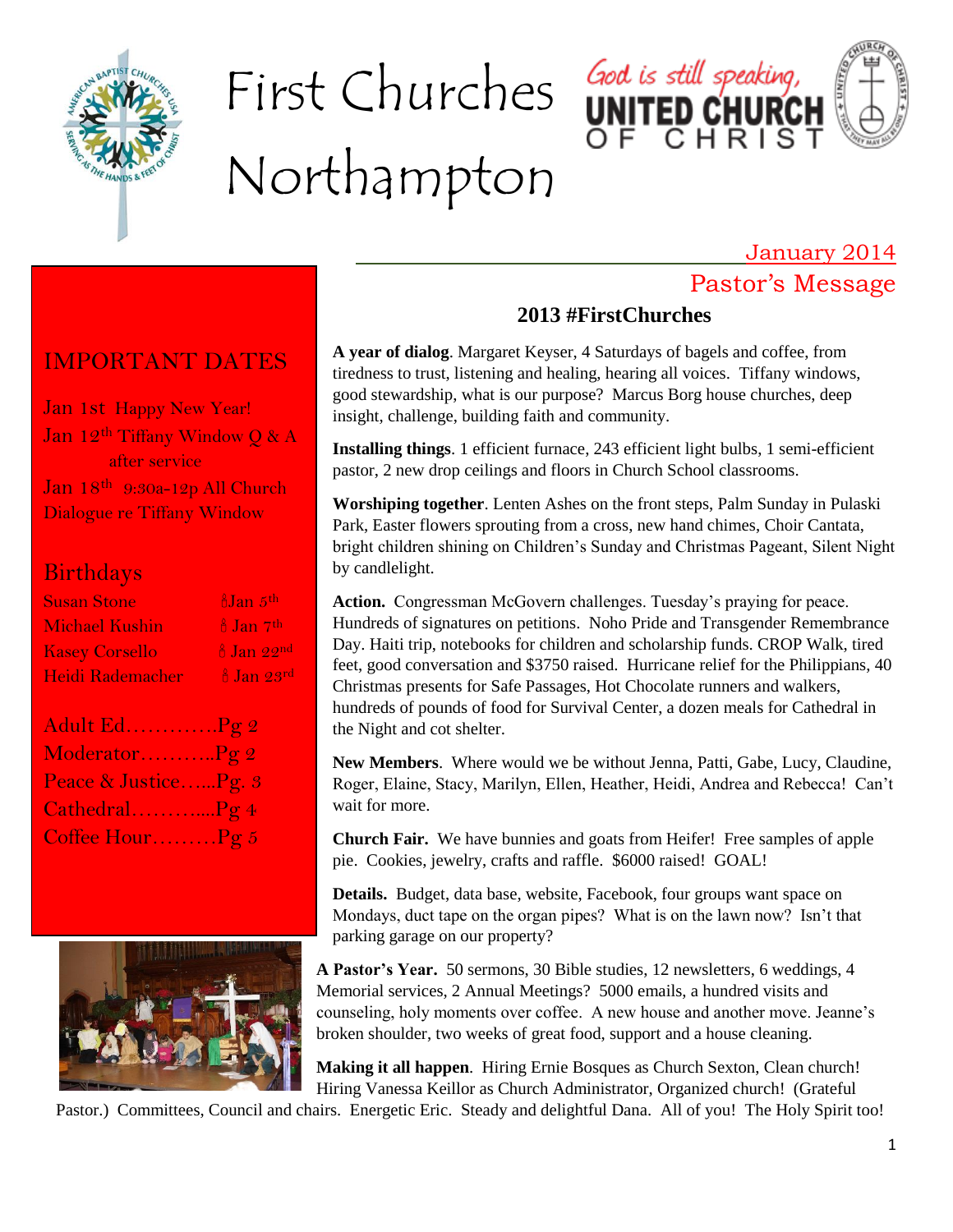

#### **Sunday Morning Adult Education 8:45 AM in the Parlor Starting January 12**

As a congregation that traces our history back to Jonathan Edwards and the Great Awakening, Diana Butler Bass is someone we need to know. Our new discussion series begins January 12, with a five session exploration on the dynamics of Spiritual Awakening. Bass is one of the top thinkers exploring the future role of Christianity in a rapidly changing culture and has published several best- selling books. She will also be the featured speaker at Super Saturday on March 1 in Ludlow, MA. The five sessions focus on Waking Up, Believing, Behaving, Belonging and Awakening. You are welcome to come to any individual session or all five. A 15 minute video opens the session, with a half hour discussion time following. Here are some reviews of Bass's latest work:

"Embracing Spiritual Awakening invites participants to examine and understand the changing cultural landscape in North America. Is the oft-heard critique of declining numbers in congregations simply a canard of those who would prefer a world of families with many children and stay-at-home mothers, or is it the consequence of increasing ethnic and cultural and religious diversity around us? Or is it something else? Diana Butler Bass leads a discussion of what it means to be spiritual, to be religious, and how Christians today might be grace-filled witnesses to the reality they know and experience."

> —The Most Rev. Katharine Jefferts Schori Presiding Bishop & Primate of The Episcopal Church

"Led by one of today's foremost interpreters of Christianity, Embracing Spiritual Awakening provides a rich and engaging educational and spiritual experience."

—Marcus Borg





#### **Dialog Session: Stewardship of the Tiffany Window**

We are scheduling what may be our final dialog for Saturday, **January 18, from 9:30 AM to noon** and encourage everyone to keep this date clear on their calendars. I understand it has been hard for everyone to be engaged and we want to reach as many people as possible to disseminate all the necessary information. We will be holding an information and Q and A meeting after church on **Sunday, January 12.** This is not a meeting to debate or continue the dialog, we just want to catch everyone up who may not have been to previous meetings, and to find out what you want to know. Please read the reports available on the web or through the church office and think about what else you would want to know before making a decision. As always, please be in contact with me if you have concerns or questions. Let us move forward with compassion and wisdom.

*Donna O'Meally – Church Moderator*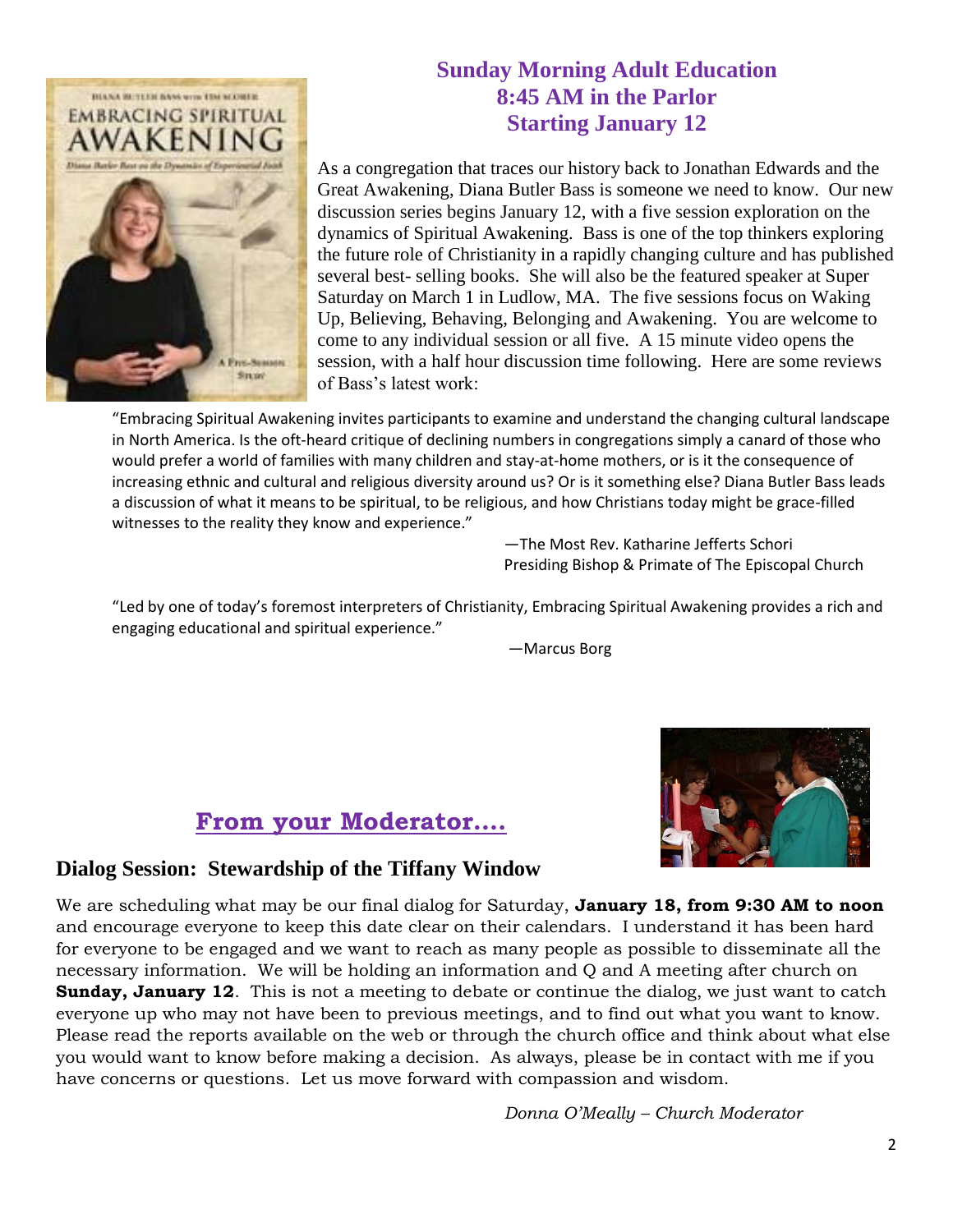#### PEACE AND JUSTICE FOCUS ON IMMIGRATION PROJECT



Immediately before their December 2 meeting, the Peace and Justice Committee attended a packed meeting on immigration reform in the First Churches Chapel. Several members of the Ecuadorean Church who worship weekly in our Chapel offered moving testimony on how they were harassed and made fearful by acts of law enforcement personnel. One woman was made to leave her car returning from her job at night in the middle of winter while eight months pregnant and walk more than a mile to her home because she did not have a valid driver's license.

The First Churches Peace and Justice Committee decided to select immigration reform as a major project for 2014. Members are eager to work with and support our sister Ecuadorean church. The meeting in the Chapel was sponsored by the Just Communities organization. An important current goal of immigration reform in Massachusetts is passage of two bills before the state legislature: The Trust Act that would stop harassment about immigration status and the Safe Driving Act which would allow undocumented immigrants to obtain driver's licenses. Marion Van Arsdell and Harriet Wilson agreed to serve as liaisons for this project and will attend local Just Communities meetings.

Mission Committee members Merrilyn Holcomb and Sandie Pirrello prepared twenty-five kits of school supplies for distribution in Haiti. David Entin, chair of the Peace and Justice Committee, will be taking them to Haiti on January 3 and will distribute the educational materials to CONASPEH school children.

The next meeting of the Peace and Justice Committee will be at 7 pm on Monday, January 6 in the church parlor. All are welcome to attend and participate. The Committee is especially eager to receive support for the new immigration reform initiative.

## **What is Super Saturday? – Find out March 1 in Ludlow!**

Why should you clear your calendar for a bunch of church workshops on a Saturday in March? Are you interested in where Christianity will go in the 21<sup>st</sup> century, how to inspire spiritual growth in yourself and others, faith formation for children, how churches welcome new members, wondering what to do for the Stewardship campaign next year? Whatever your interest is in the church, there is probably a workshop for you. And you should come just to hear Diana Butler Bass, one of the most dynamic authors in the US today, who will be the keynote speaker. (See Adult Education article, p.2) What's not to like? Email to [admin@firstchurches.org](mailto:admin@firstchurches.org) if you are interested in going so we can get a group rate. Workshop lists will be available soon. Put Saturday March 1, 8:30 to 3:30 on your calendar.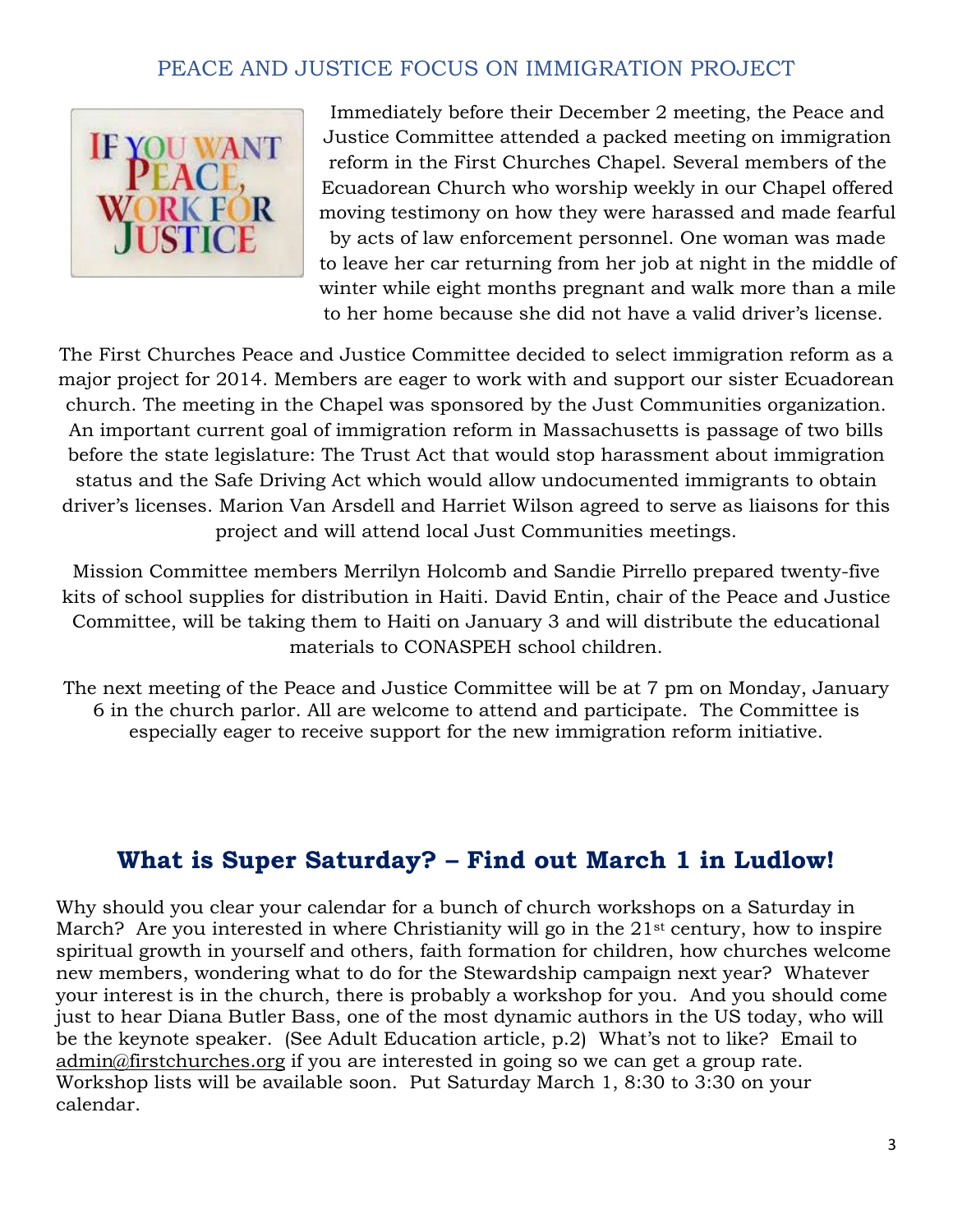## **Cathedral in the Night 2014**

This year our congregation will prepare the meal for Cathedral in the Night on these dates:



The "Cathedral" worship service is held at 5 pm – rain or snow or shine - on the sidewalk in front of our church. A hot meal is served afterwards, with wrapped sandwiches and hard boiled eggs "to go" for the following day. Many people count on this food weekly. **We are looking for COOKS and SERVERS for January 19th!** Financial reimbursement is available for your expenses, thanks to generous donations from our congregation and the Board of Missions.

Jan 19 May 4 June 22 Sept 21

Please contact: Carol Judd @ 584-9641 or [cmcc55@gmail.com](mailto:cmcc55@gmail.com) or Judy Sherman @ 533-5655 or [jhs12@comcast.net](mailto:jhs12@comcast.net)

*Thank you!* 

## **Dear Friends,**



Although I was partly sidelined with a respiratory infection for much of December, I had great fun helping clean up after our shared supper on December 8 and recruiting Advent Candle Lighters. I also caroled with the choir in front of the church, joined them in singing at Janet Dahlberg's, and did a limited amount of visitation. I planned and lead a December 29 intergenerational service with—surprise—not a single young person in attendance! I invited you all to unleash your inner child

and you did, answering my questions and getting caught up in the spirit of the morning. Thank you for a wonderful day! Special thanks to Eric Frary and Peggy Anderson for helping lead the service. Several people said we should do this again when young people are present. January Term classes at Episcopal Divinity School will cause me to be away from January 4-17, but I will attend Deacons by Skype. I plan to return in time for the congregational meeting on the Tiffany Window on January 18. Thanks to Todd for being a fabulous supervisor and to the entire congregation for the opportunity to complete my Field Education Requirement at First Churches.

Denise Karuth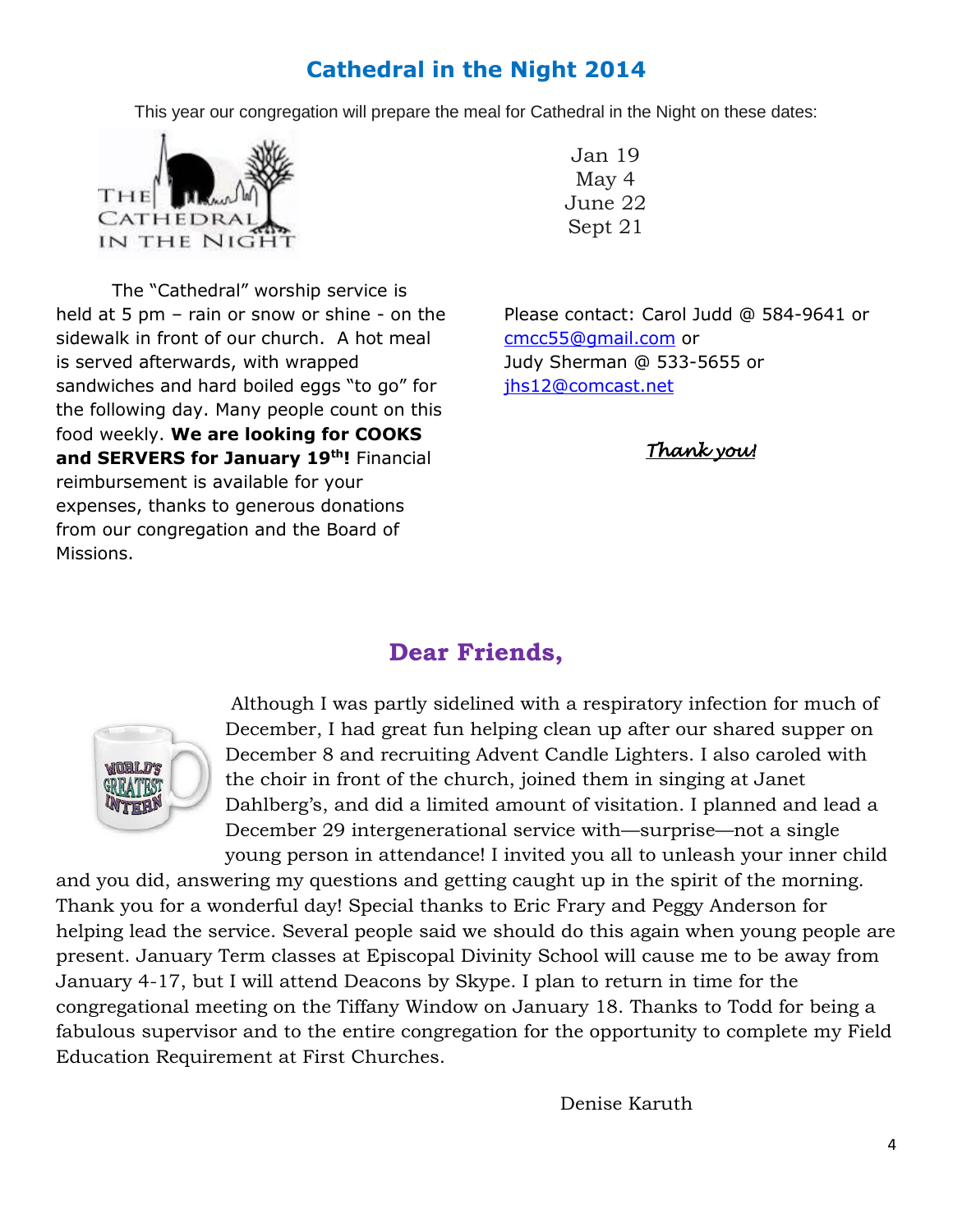## **Coffee Hour 2014**

#### **Wanted: Coffee Hour Coordinator**

Three years ago, when it became apparent that Fellowship Committee was struggling to be, I volunteered to temporarily take on the task of coordinating the Coffee and



Lemonade Hours which followed the Sunday service until a coordinator willing to take on that task would step forward. Two more years have passed and I have made the decision not to continue in this capacity.

What has been evident these past three years is that the most successful model is the one in which a designated coordinator and teams of volunteers, who actually choose a Sunday  $(1^{st}, 2^{nd}, 3^{rd},$  and  $4^{th}$ ) to present coffee hour each month, work together. These teams also exhibited flexibility among themselves. A reliance on just signing up serendipitously failed to provide the coffee hour fellowship on a continual basis and would send me scurrying to call volunteers. Please understand this may be an okay situation that will work for *someone else* and now **that** *someone else* needs to step forward to take it on and coordinate it in the manner which is the most successful for them; perhaps even implementing a totally new model.

A coffee hour routine is posted on the fridge to serve as a baseline guide to when, how, what, where…but members and friends may notice that each team has developed or may develop their own manner of presentation.

Currently, the sign up sheet reflects two teams of coffee hour volunteers who are willing to provide for the 2<sup>nd</sup> and  $3^{rd}$  Sundays. The  $1^{st}$  and  $4^{th}$  Sundays are uncommitted days and volunteers are needed to sign up for them. Vanessa will continue to print out and post the 2 month sign up sheets on the kitchen door. I am also available to share the "coffee hour expertise" that I have developed with whoever steps forward to volunteer to be coordinator.

**All applicants can contact Todd Weir at 584-9392** or [pastor@firstchurches.org](mailto:pastor@firstchurches.org) .

So we start the New Year…may your cup runneth over! Peg Whitham